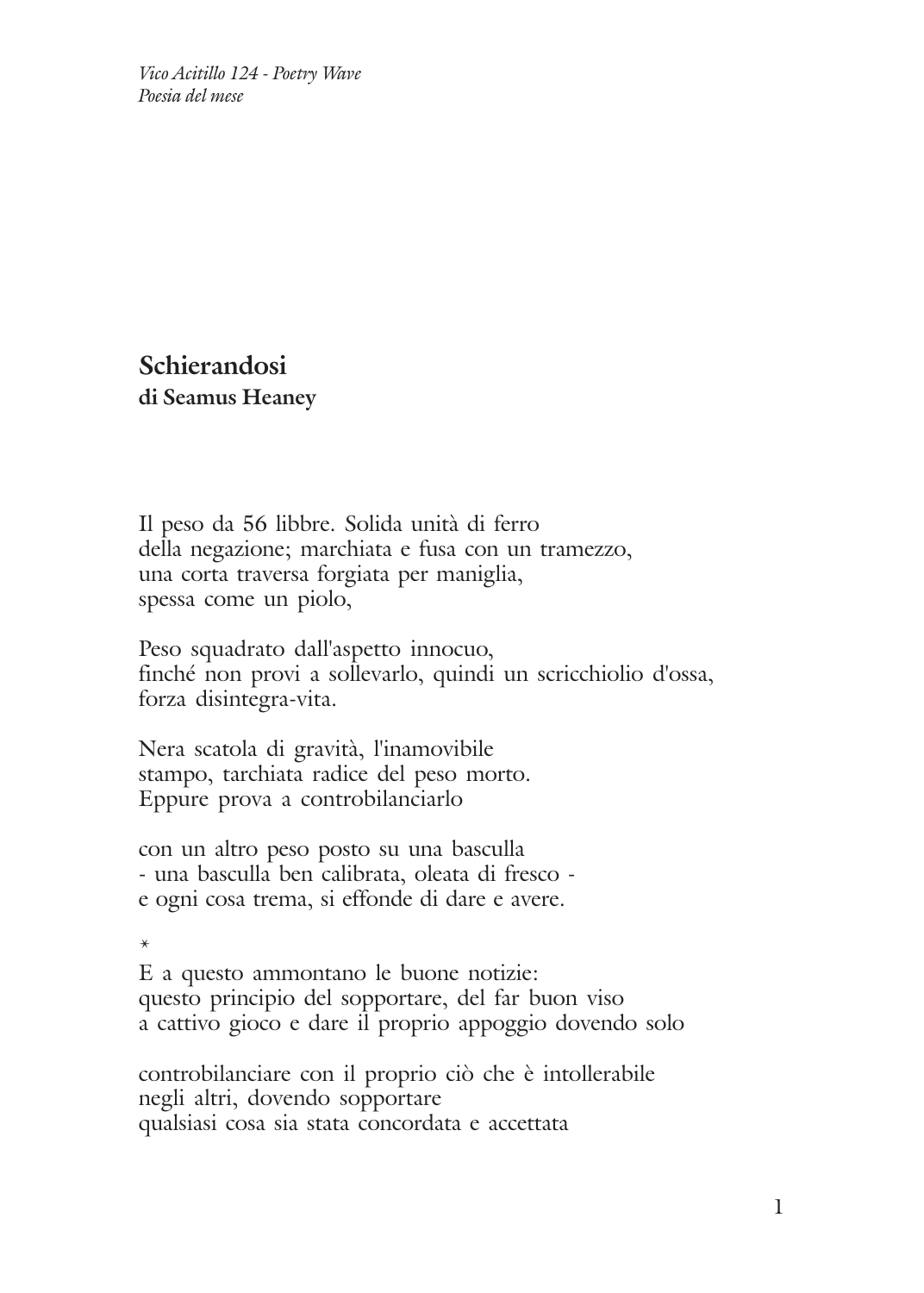contro il nostro migliore giudizio. La sofferenza passiva fa andare in tondo il mondo. Pace sulla terra, uomini di buona volontà, tutto ciò

porta bene finché l'equilibrio tiene, il piatto sorge fermo e lo sforzo dell'angelo si prolunga fino a un grado sovrumano.

\*

Rifiutare l'altra guancia, lanciare la pietra, non agire così, alle volte, non contrastare l'adempiente che ti offende d'essere

è fallire il colpo, te stesso, la regola intrinseca. Maledici chi ti ha colpito! Quando i soldati beffeggiarono Gesù bendato ed Egli, a sua volta, non li irrise

non si offesero né impararono nulla, tuttavia qualcosa fu reso manifesto - il potere del potere non esercitato, della speranza intuita

dagli impotenti, per sempre! Tuttavia, per Cristo, fammi un favore, almeno per questa volta: maledici, dai scandalo, lancia la pietra.

\*

Due aspetti in ogni questione, certo, certo.... ma ogni tanto, schierarsi è la sola cosa a cui si può ricorrere e senza

discolparsi o compatirsi. Ahimè, una sera che ci voleva un colpo a seguire, e un colpo secco t'avrebbe fatto rodere d'invidia,

replicasti ch' era la mia limitatezza a mantenermi destro, e avesti una mia prima resa. Mi trattenni quando avrei dovuto invece darci dentro

e persi (mea culpa) il mordente. Una cavalleria del tutto fuori luogo, vecchio mio.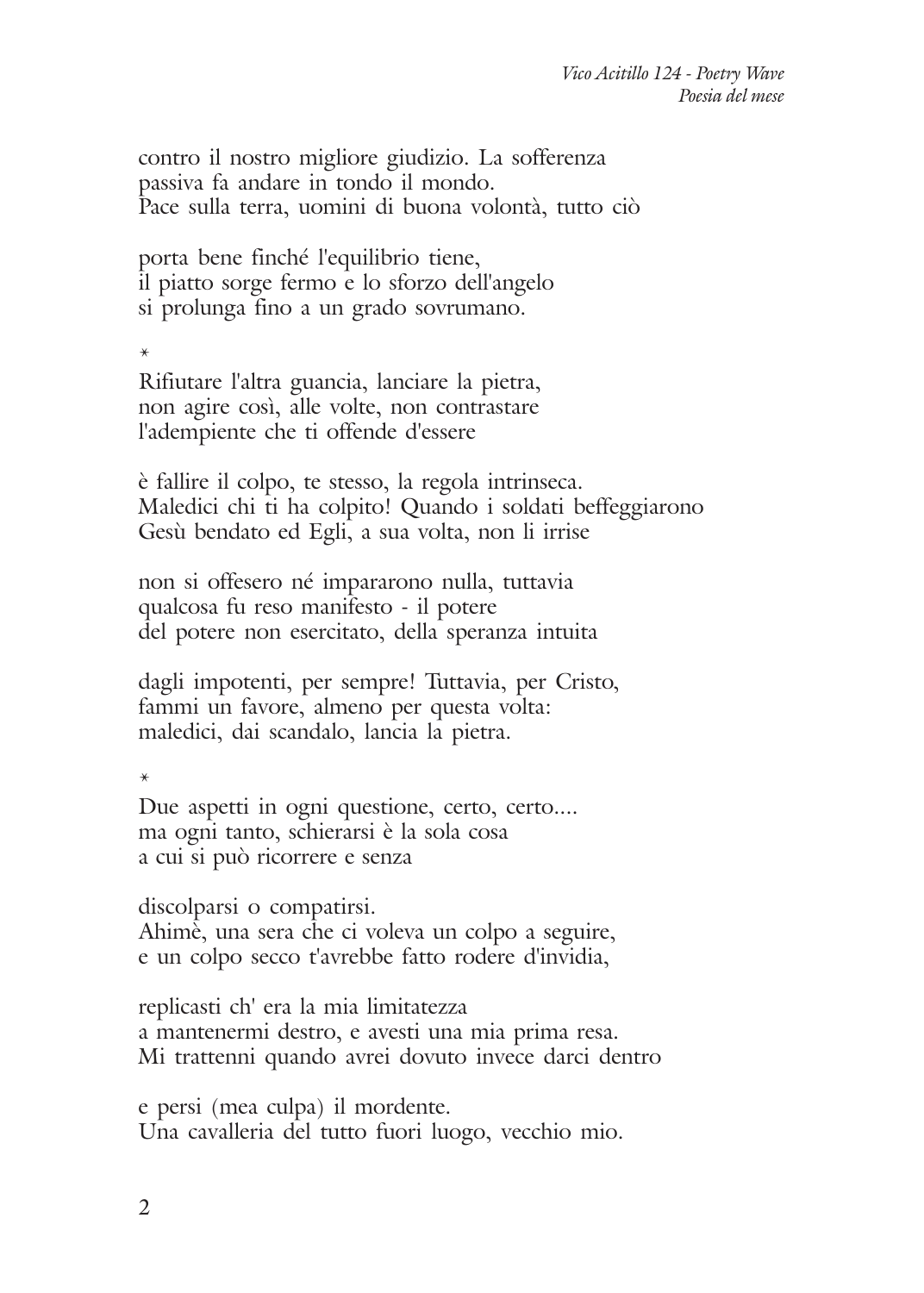A questo punto, solo un colpo basso lava l'onta.

Weighing In

The 56 lb. weight. A solid iron Unit of negation. Stamped and cast With an inset, rung-thick, molded, short crossbar

For a handle. Squared-off and harmless-looking Until you tried to lift it, then a socket-ripping, Life-belittling force -

Gravity's black box, the immovable Stamp and squat and square-root of dead weight. Yet balance it

Against another one placed on a weighbridge - On a well-adjusted, freshly greased weighbridge - And everything trembled, flowed with 'give and take.

And this is all the good tidings amount to: This principle of bearing, bearing up And bearing out, just having to

Balance the intolerable in others Against our own, having to abide Whatever we settled for and settled into

Against our better judgment. Passive Suffering makes the world go round. Peace on earth, men of good will, all that

Holds good only as long as the balance holds, The scales ride steady and the angels' strain Prolongs itself at an unearthly pitch.

\*

To refuse the other cheek. To cast the stone. Not to do so some time, not to break with The obedient one you hurt yourself into